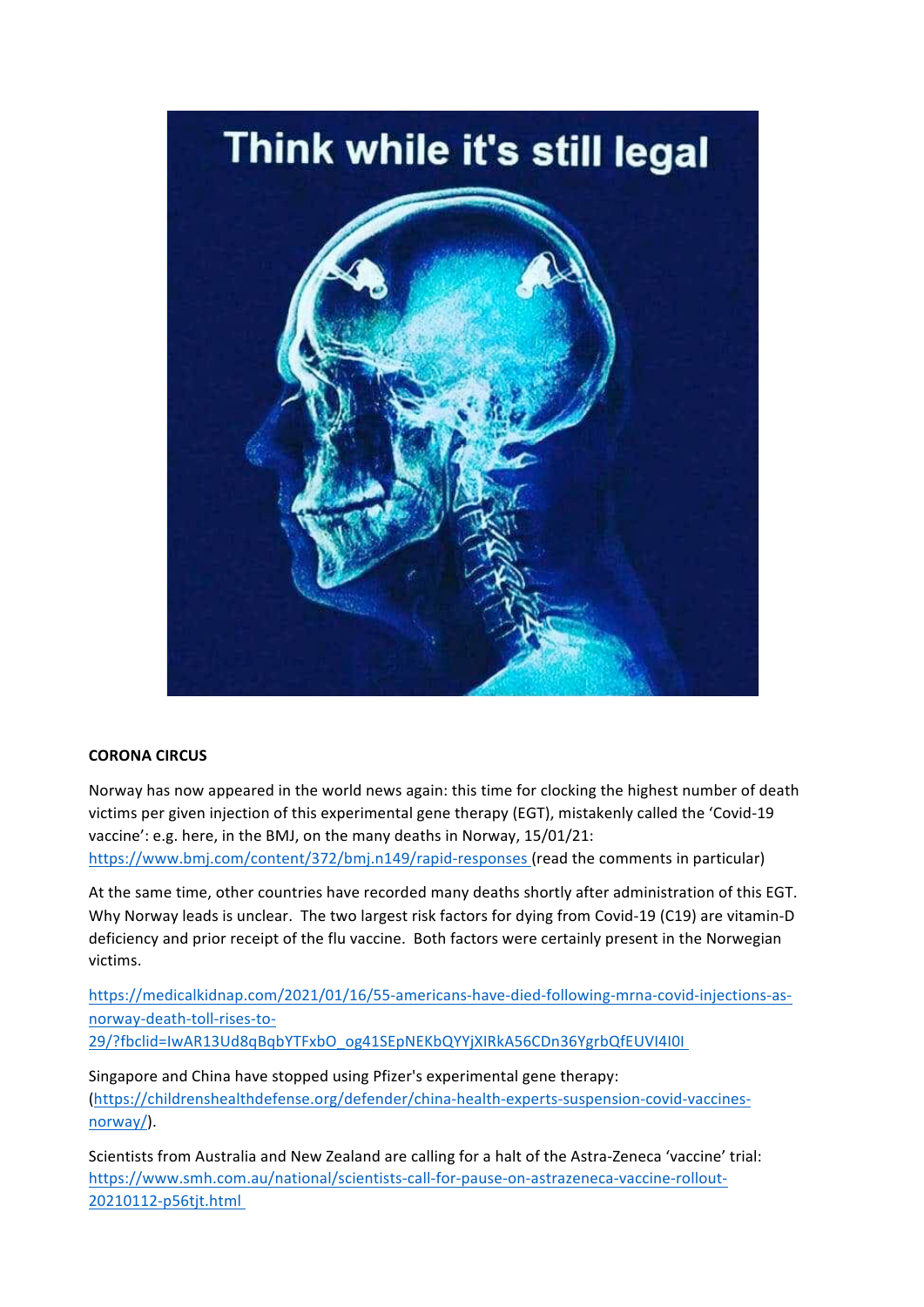California stops injections with Moderna Covid 'vaccine' due to too many side effects: https://on.rt.com/azp5.

Italian court decides there is not enough research on C-'vaccines' and demands an investigation committee: https://childrenshealthdefense.eu/children-health/breaking-public-prosecutor-ordersinvestigation-into-vaccine-quality-control-and-says-scientific-answers-are-needed-italy/ 

I have a hard time believing that the FHI (Norwegian CDC) and the Norwegian Medicines Agency, led by director Steinar Madsen, have not received the many warnings about serious side effects:

- https://www.cdc.gov/vaccines/acip/meetings/downloads/slides-2020-12/slides-12-19/05- COVID-CLARK.pdf
- https://trib.al/eEWi66p,
- https://www.n-tv.de/panorama/Institut-prueft-zehn-Todesfaelle-nach-Impfungarticle22292066.pdf
- https://www.reuters.com/article/health-coronavirus-mexico-vaccines-idUSKBN2970H3
- https://www.rt.com/news/511332-israel-vaccination-coronavirus-pfizer/
- https://www.dailymail.co.uk/news/article-9119431/Miami-doctor-58-dies-three-weeks-afterreceiving-Pfizer-Covid-19-vaccine.html
- https://www.israelnationalnews.com/News/News.aspx/293865
- https://www.reuters.com/article/us-health-coronavirus-swiss-death-idUSKBN29413Y ·
- https://m.theepochtimes.com/thousands-negatively-affected-after-getting-covid-19 vaccine\_3625914.html
- https://www.israelnationalnews.com/News/News.aspx/293952
- https://metro.co.uk/2020/12/16/hospital-worker-in-intensive-care-after-suffering-severeallergic-reaction-to-covid-vaccine-13763695/
- https://www.rt.com/usa/509081-pfizer-vaccine-fda-bells-palsy-covid/
- https://www.rt.com/news/511623-norway-covid19-vaccine-deaths/
- https://m.theepochtimes.com/hundreds-sent-to-emergency-room-after-getting-covid-19 vaccines\_3644148.html
- https://www.google.com/amp/s/mobile.reuters.com/article/amp/idUSKBN29B2GS
- https://www.google.com/amp/s/amp.theguardian.com/world/2020/dec/09/pfizer-covidvaccine-nhs-extreme-allergy-sufferers-regulators-reaction
- https://www.news.sky.com/story/amp/covid-19-single-vaccine-dose-leads-to-greater-risk-fromnew-coronavirus-variants-south-african-experts-warn-12180837
- www.dailymail.co.uk/health/article-9119029/amp/At-21-Americans-life-threateninganaphylaxisreceiving-Pfizers-vaccine-CDC-reveals.html
- https://resett.no/2021/01/07/tre-islendinger-dode-etter-covid-19-vaksine-fra-pfizerbiontech/

## **Some background information:**

Real vaccines contain proteins from microbes (viruses or bacteria), to which our immune systems should respond by forming antibodies. This so-called Covid-19 'vaccine' does not contain proteins from C viruses, but synthetic (artificial) mRNA fragments, wrapped in nano-particles of fat, that are supposed to prevent our immune systems from attacking and removing this software. This mRNA should then be built into our cells, not only in the muscle, where the syringe is inserted, but with blood flow, it spreads throughout the body, including to the brain, where it is likely to be implanted into our cells. This 'computer program' (m stands for messenger) is intended to trigger production, in the cells, of the 'spike protein' found on the C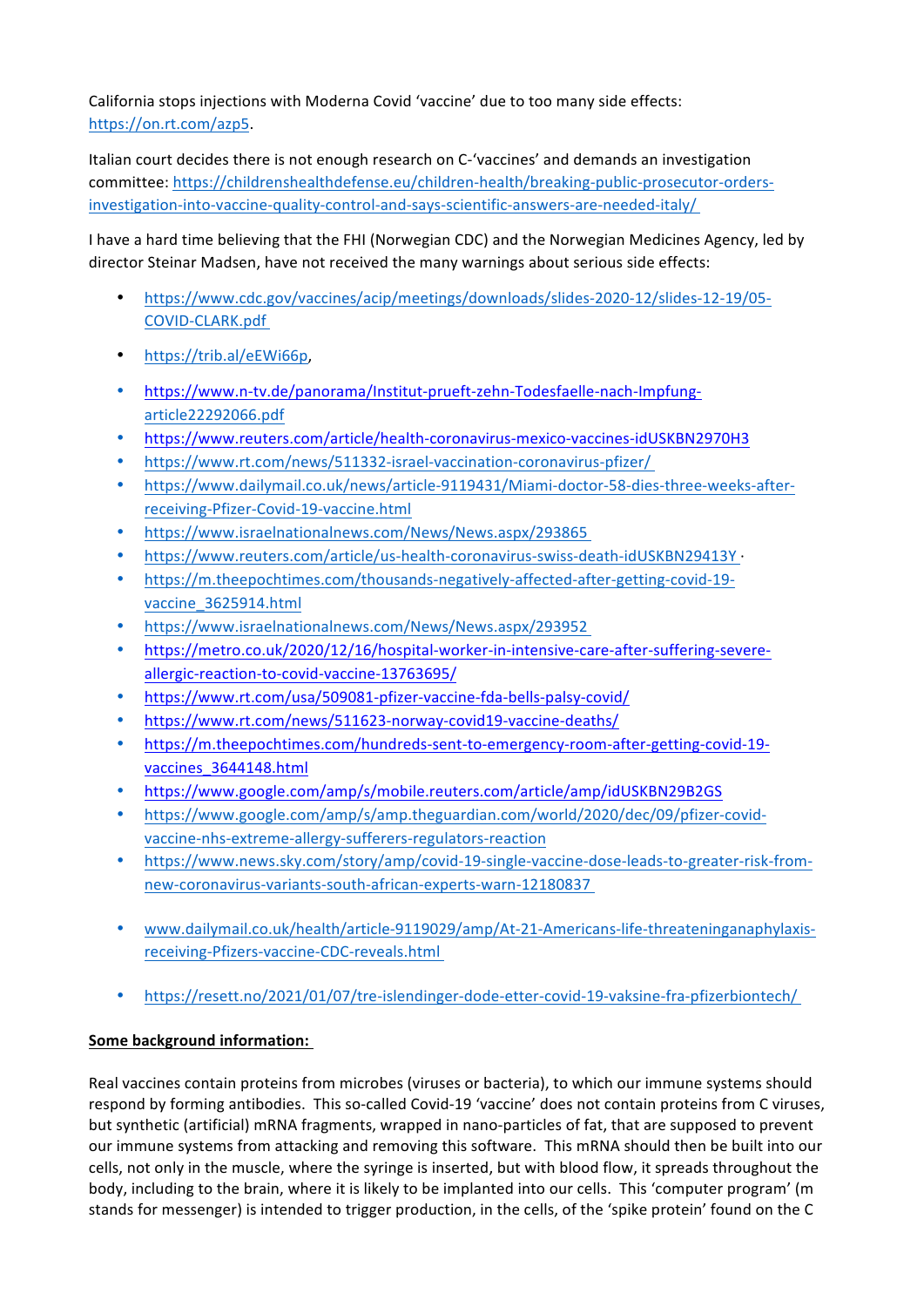virus, but spike proteins are also found in testicles, placenta and possibly in the brain. Our immune systems then attack these natural proteins because they cannot distinguish between the proteins that sit on the virus and those that sit on our own cells. The potential for autoimmune diseases and possibly infertility is therefore great but you'll only find out in a few years. At that point, it will be too late, because there is no cure or reset-button for this human gene modification and many people are querying whether the patent owner (most often Bill Gates) then owns the people who have been injected/genetically modified.

This genetic technology designed to manipulate our cells into producing both proteins/antigens and antibodies, had never before been tested on humans but now the animal experiment phase has been skipped. In previous coronavirus mRNA 'vaccine' development attempts, almost all the animals died. Use of mRNA 'vaccines' on humans was not authorised until September 2020. On July 17, 2020, the EU also "had to change the rules" because previously, it was forbidden for genetically modified organisms and humans to move around within the EU without a special license (see from 43:00): https://www.youtube.com/watch?v=vca1uVerXGQ&feature=youtu.be

Many specialists expect even more people to experience deadly side effects after the second 'quack' dose, and particularly when, weeks or months later, the recipients come into contact with a natural virus similar to SARS-CoV2. At that point however, the authorities will surely deny any connection so as not to lose face (and freedom).

Also, how is it that the 'vaccine's effectiveness was claimed to be over 90% - the amount required for a license - when on closer inspection, it appears that effectiveness was less than 20% for a cough, fever and/or a runny nose? It has not been shown that this experimental gene therapy protects against infection and serious disease (Covid-19). Why isn't this disclosed? Could it be that no one who has a brain cell left in his head would risk serious side effects from an injection that might possibly protect against coughing for a few months? And why aren't we told that we can never get rid of coronaviruses, which we have lived with for hundreds of thousands of years? Even the manufacturers admit that we will have to live with these viruses (and vaccines) forever:

https://www.cnbc.com/2021/01/13/moderna-ceo-says-the-world-will-have-to-live-with-thecoronavirus-forever.html

A doctor from Israel concludes that Pfizer's EFT is less than half as effective as alleged: https://www.dailymail.co.uk/news/article-9166991/Coronavirus-Israeli-doctor-claims-Pfizersvaccineeffective-expected-one-dose.html 

## **Have we been deceived?**

1. There are laws in all countries, intended to put an end to alternative medicine: deceptive labelling is prohibited when using words with the intent to deceive. So how about a medicine (vaccine) to protect against disease, infection, quarantine, etc. but which doesn't? https://www.davidmartin.world/wpcontent/uploads/2021/01/BotW\_transcript\_01112021.pdf.

2. From Wikipedia: "Vaccines are weak or dead infectious agents or toxins that are supplied to the body to make it immune to the disease the current infectious agent carries with it. A vaccine acts as an antigen and causes the body to begin to form antibodies." In its marketing materials, Moderna makes a point that they have never made a vaccine, but that they are specialised in the use of gene therapy technology as cancer treatments. They put a synthetic nucleic acid (mRNA) in a bed of oily nanoparticles (PEG) to prevent our immune systems from attacking this mRNA, which should act as a computer program ("plug-and-play"), as they themselves describe it here: https://www.modernatx.com/mrnatechnology/mrna-platform-enabling-drug-discovery-development.

3. PEG is a strong allergen, and antibodies to PEG have been found in 8%-70% of 'vaccine' recipients. The allergic reactions can be fatal and their injection is not a 'vaccine'.

4. This experimental gene therapy (EGT), which they call a Covid-19-'vaccine', has not been shown to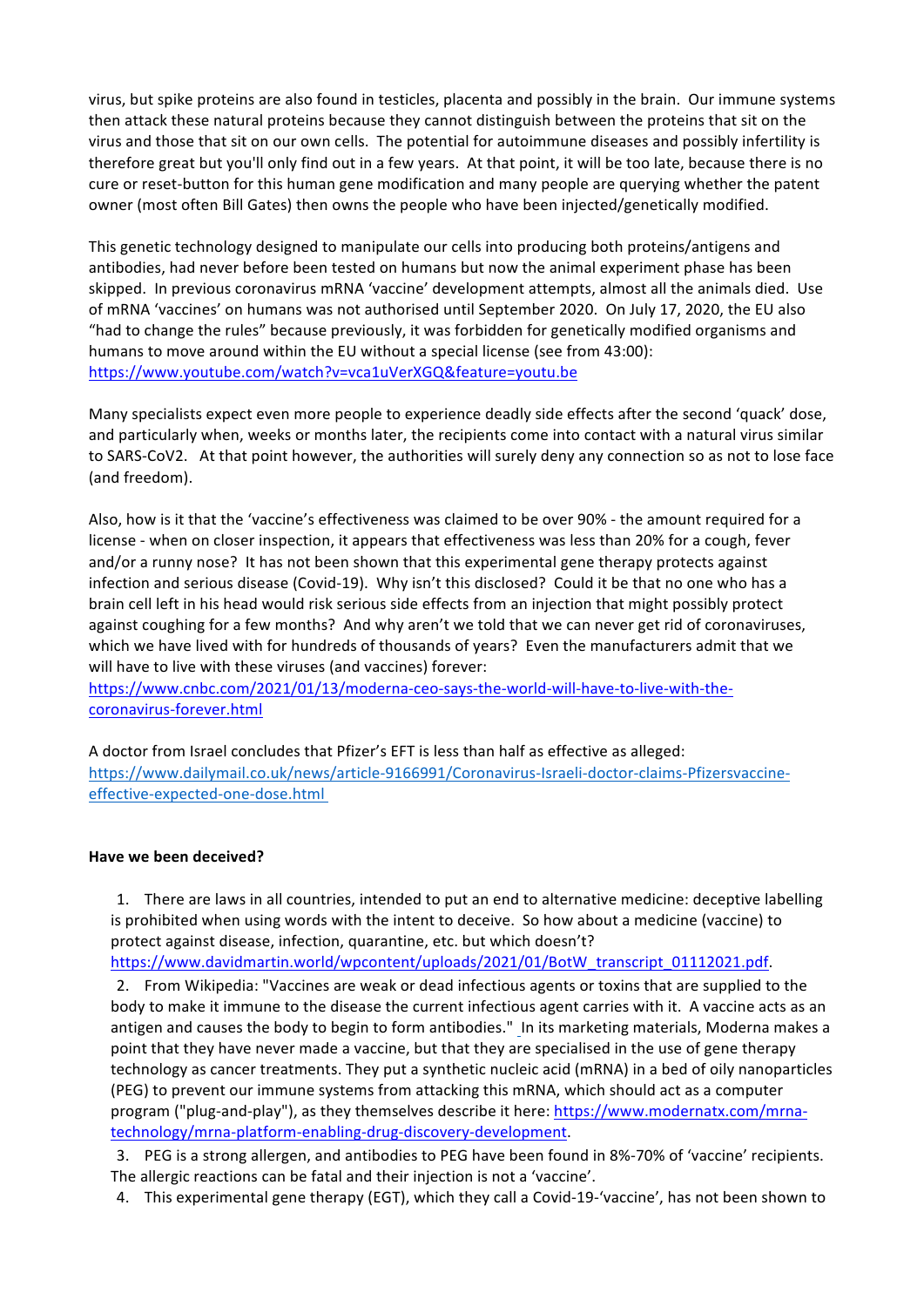prevent infection/transmission of disease. They even write that it has not been tested for immunity, "because it was impractical to measure infection".

5. So why does 'everyone' call it a 'vaccine'? Is it because no one can recommend or mandate an experimental gene therapy to trillions of healthy people? Because the term 'vaccine' opens up a tsunami of funding, or because manufacturers and advocates are not liable for any harm, as long as it is called a 'vaccine'? If they had been honest and called it EGT, it would not have been possible to get urgent approval two years before the experiment was finished, even during a health crisis.

6. Also, reporting a positive PCR test as an 'infection', is a misrepresentation and a misleading practice; they should all, including the newspapers, be prosecuted. Responsibility for deceptive practices and false advertising cannot be waived.

7. It is a serious offense by gene therapy companies - oddly enough not by vaccine manufacturers, to conduct experimental trials and do so using a deceptive medical practice, which qualifies for lawsuits.

8. Anyone who has experienced serious side effects from this experimental gene therapy from Moderna or Pfizer, or other injections against C19, should therefore file a complaint and claim compensation from the manufacturer. Doctors who recommend EGT as a 'vaccine' should be accused of quackery.

9. Side effects should be reported here: https://legemiddelverket.no/bivirkninger-ogsikkerhet/meldbivirkninger, here: www.injuredbycovidvaccine.com and here: www.vaxxtracker.com.

10. Many specialists recommend an autopsy of those who died, because it is easy to distinguish between a fatal reaction after a vaccine, which can be seen in multiple tissues/cells, and one after an infection, which usually appears only on the trachea. Should it prove that a vaccine reaction is likely, one should sue the institution, doctor and/or politicians who recommended the 'vaccination'. It is also important to know whether the deceased was infected with influenza or the Covid-19 virus, and whether he or she had received the correct /effective treatment for C19.

11. In addition, it is important to obtain and freeze the remnants of the vaccine given to find out if it: a) had been destroyed by not being kept at the required very low temperature, b) contained other ingredients of which the doctor had no knowledge, c) contained mRNA fragments from other than SARS-CoV2, such as HIV, as was discovered in Australia.

It is nauseating to listen to Steinar Madsen, the director of the Norwegian Medicines Agency, when he says that these 'vaccines' are safe, knowing that the clinical trial volunteers had to be over 16 and under 75 years of age, and without co-morbidities or allergies. They were also not allowed to drink alcohol or smoke. He also claims repeatedly that the studies were placebo-controlled, knowing that real saline hoax syringes were not used; the so-called 'placebos' were other vaccines known to have many side effects.

As a doctor, he probably also knows that the second injection with the same allergen will probably be fatal. And now the FHI is already warning that more booster syringes are going to be needed because the effect does not last as long as natural immunity after disease (https://www.nrk.no/norge/fhi - det-er-mulig-vima-gi-en-tredje-vaksinedose-1.15331865).

Several researchers have criticized the studies using these EGT syringes/programs as "manipulated to succeed", which in my world is called cheating:

https://www.forbes.com/sites/williamhaseltine/2020/09/23/covid-19-vaccine-protocols-reveal-that-trialsare-designed-to-succeed/ and https://blogs.bmj.com/bmj/2021/01/04/peter-doshi-pfizer-andmodernas-95-effective-vaccines-we-need-more-details-and-the-raw-data/, CHDE: https://childrenshealthdefense.eu/eu-issues/espoir-de-changement-de-gestion-sanitairegrace-a-lacoordination-de-milliers-de-medecins-scientifiques-et-elus-independants-france/ 

The risk of dying from Covid-19 is only 0.12 % for all ages:

https://www.aftenposten.no/norge/i/dl76KB/hva-er-risikoen-for-aa-doe-hvis-du-blir-smittet-i-norge-naahar-fhi-gjor?fbclid=IwAR1Mg43JwS-3\_Ed\_63JBmJjGyfYLth7BYhg0-AiZJmgKkoxWuu8Su2QsSfl, while the risk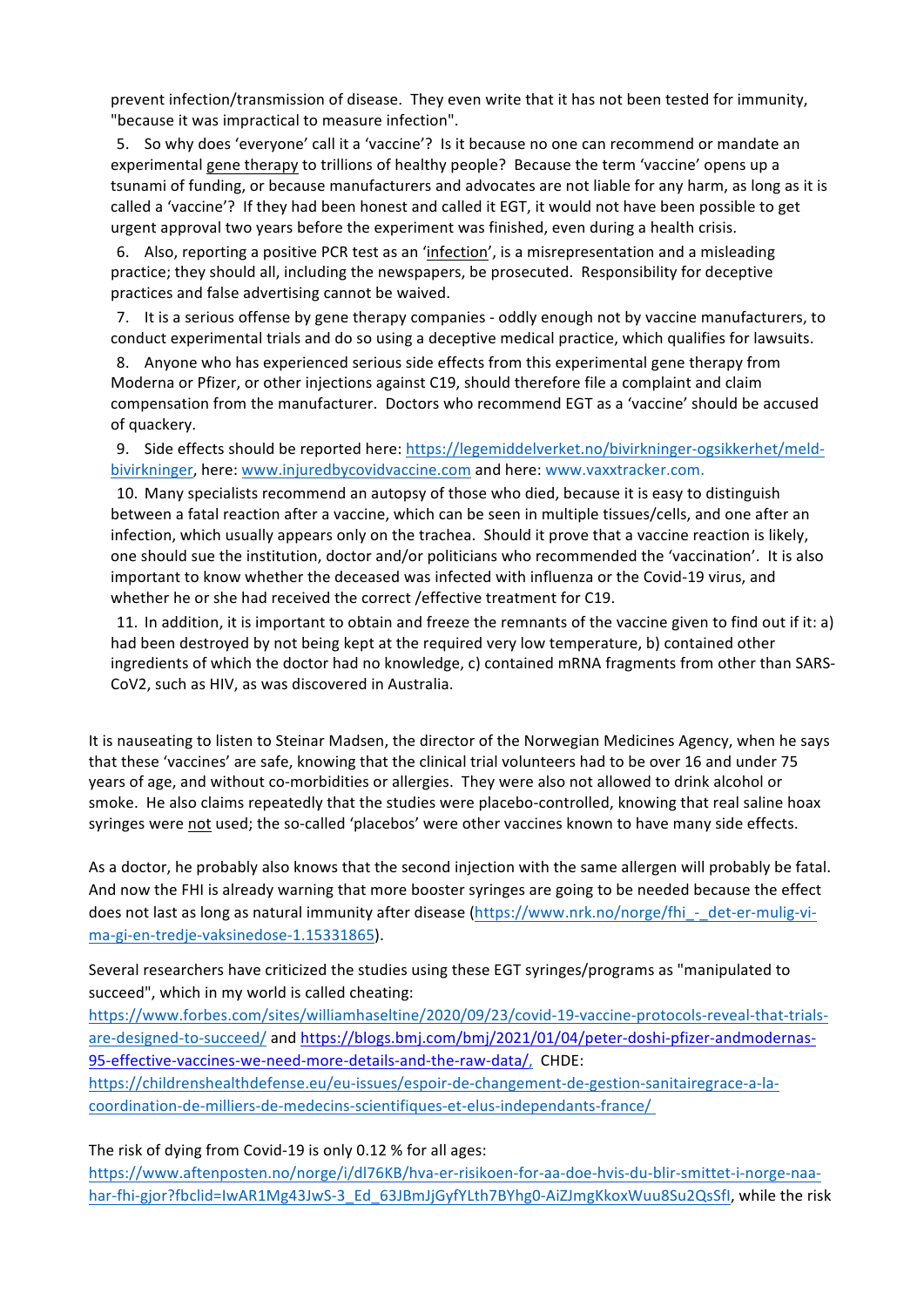of getting serious side effects from the experimental gene therapy is approximately 3%.

From the US, Austria and other countries come reports that up to 80% of hospital staff refuse to be 'vaccinated'. No wonder! They've probably understood that:

- there is no pandemic, when fewer people died in 2020 than in the previous years. In Sweden, according to their national statistics office, annual death rates per number of inhabitants were much lower in 2020 than in the years 1998-2003, and the same goes for most other countries as well.
- hospitals were not overloaded and several doctors and nurses were laid off.
- an infection with coronavirus (including influenza or a common cold) provides better and longer immunity than a 'vaccine', (https://www.ft.com/content/929ef3cd-8611-49b2-9f23-918dc3470166?fbclid=IwAR3vmHiL0jaSLsG-0HqvUMBrmFUXpsB2vCRSN4tnXRdAyA2VAZKwPEViDE)
- the danger of dying from C19 is as high as dying from the common flu (https://www.aftenposten.no/norge/i/dl76KB/hva-er-risikoen-for-aa-doe-hvis-du-blirsmittet-inorge-naa-har-fhi-gjor?fbclid=IwAR1Mg43JwS-3\_Ed\_63JBmJjGyfYLth7BYhg0- AiZJmgKkoxWuu8Su2QsSfl). An analysis of 23 studies from around the world showed a death risk of 0.12% for those over 70 and 0.04% for those under 70 years age,
- studies of blood reserves from the time before C19 showed that over 80% were already immune to different coronaviruses and SARSCoV2 variants (from the book False Alarm, by Dr. W. Wodarg),
- that there are several studies proving much better effects for prevention and treatment, than these EGTs (https://covid19criticalcare.com/).

Let me remind you again that NO vaccine or genetic treatment protects as well as vitamin D3 (4000 IE) and zinc (50 mg), and if you still get symptoms of a (lung) infection, I do not recommend hospital, but 500 mg 'Quercetin' from the Health Food Store or a prescription for 'Plaquenil' (HCQ), 200 mg 2 x daily for 5 days. If your doctor doesn't want to prescribe this harmless, effective and affordable malaria medicine, contact me. 

## **Some good news for a change:**

1. Brazil's President Bolsonaro is opening up to an Indian vaccine, but he warns his compatriots not to take any C19 vaccines at all and has made it clear that not Brazil, but the manufacturer must pay out, should anyone be harmed.

2. Efforts are being made to find solutions to travel around the world without a mask and vaccine certificate: https://www.freedomairway.com and https://www.youtube.com/watch?v=t9kVxL3kwUc

3. Trial in Weimar/Germany won: 8 people from 7 apartments met outside a building and received fines. None of them were sick or had tested positive for C19. The judge concluded the following: that there was not an epidemic that could justify quarantine for the healthy, that far fewer than anticipated had died from C19, similar to cases of the flu, that contact between people cannot be punishable, that contact bans (i.e. lockdowns) are also without effect and cost huge amounts of money, that society and especially children suffer, that suicide rates are increasing, that other seriously ill individuals are not receiving treatment in time and that more deaths caused by measures to 'control' the 'pandemic' have been recorded than have been caused by the virus (https://www.haufe.de/recht/weitererechtsgebiete/strafrecht-oeffentl-recht/ag-weimarerklaert-corona-kontaktbeschraenkungen-fuernichtig\_204\_535026.html). 

4. Austria's Constitutional Court declared most coronavirus restrictive measures to be unconstitutional so they were repealed on 10.12.20: